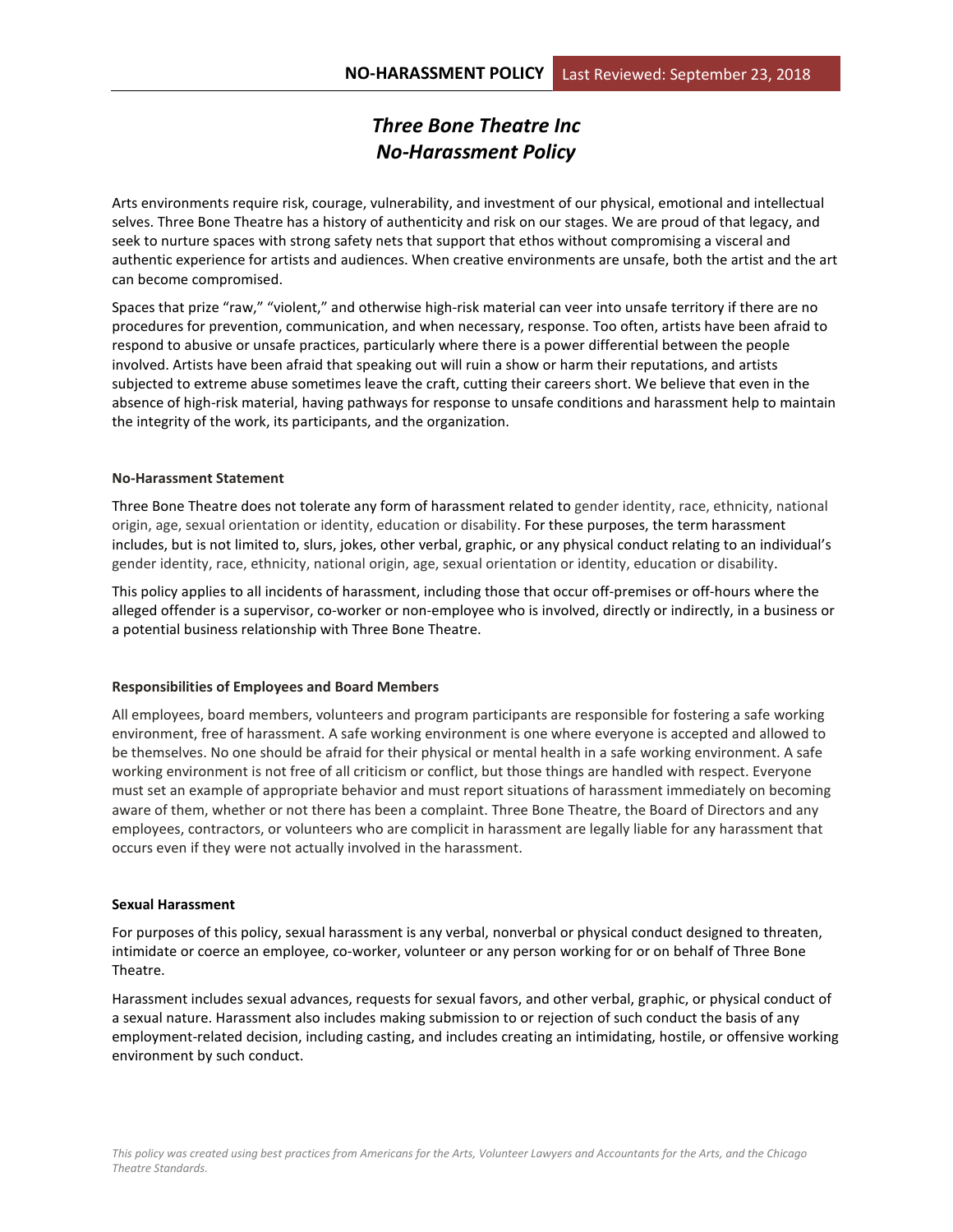The following examples are intended to be guidelines and are not exclusive when determining whether there has been a violation of this policy:

Verbal sexual harassment includes comments that are offensive or unwelcome regarding a person's nationality, origin, race, color, religion, gender identity, sexual orientation or identity, age, body, disability or appearance, including epithets, slurs and negative stereotyping. Verbal sexual harassment includes innuendoes, suggestive comments, jokes of a sexual nature, sexual propositions, lewd remarks and threats; requests for any type of sexual favor (this includes repeated, unwelcome requests for dates); and verbal abuse or "kidding" that is oriented toward a prohibited form of harassment, including that which is sexual in nature and unwelcome.

Nonverbal sexual harassment includes the distribution, display or discussion of any written or graphic material, including calendars, posters and cartoons that are sexually suggestive or show hostility toward an individual or group because of sex; suggestive or insulting sounds; leering; staring; whistling; obscene gestures; content in letters and notes, photos and electronic communication, such as e-mail, text messages, tweets and Internet postings; or other form of communication that is sexual in nature and offensive.

Physical sexual harassment includes unwelcome, unwanted physical contact, including touching, tickling, pinching, patting, brushing up against, hugging, cornering, kissing or fondling.

Courteous, mutually respectful, pleasant, noncoercive interactions that are appropriate and acceptable to and welcomed by both parties are not considered to be harassment.

## **Sexual Harassment in a Theatrical Workplace**

In a theatrical context, harassment can be additionally defined as one or a series of comments or conduct of a gender-related or sexual nature outside the boundaries of consent or production content, which is known or ought reasonably be known to be unwelcome/unwanted, offensive, intimidating, hostile, or inappropriate. It is worth noting that the higher the emotional/sexual risk a production asks of its artists, the greater the diligence of each member of production and artistic staffs is needed to foster an environment of emotional safety.

Sexual harassment includes but is not limited to:

- Unwelcome remarks, jokes, innuendoes, or taunts about a person's body, attire, gender, or sexual orientation outside the boundaries of consent or production content;
- Negative stereotyping of race, gender, gender identity, religion, color, national origin, ancestry, marital status, sexual orientation, ability, or other status protected by law outside the boundaries of consent or production content;
- Any unwanted or inappropriate physical contact such as touching, kissing, massaging, patting, hugging, or pinching outside the boundaries of consent or production content;
- Unwelcome inquiries or comments about a person's sex life or sexual preference outside the boundaries of consent or production content;
- Leering, whistling, or other suggestive or insulting sounds outside the boundaries of consent or production content;
- Inappropriate comments about clothing, physical characteristics, or activities outside the boundaries of consent or production content;
- Posting or displaying materials, articles, or graffiti that is sexually oriented outside the boundaries of consent or production content;
- Requests or demands for sexual favors, especially those that include, or imply, promises of rewards for complying (e.g., job advancement opportunities) and/or threats of punishment for refusal (e.g., denial of job advancement or opportunities) outside the boundaries of consent or production content;
- Attempting to engage in sexual behaviors offstage that are choreographed for the stage;